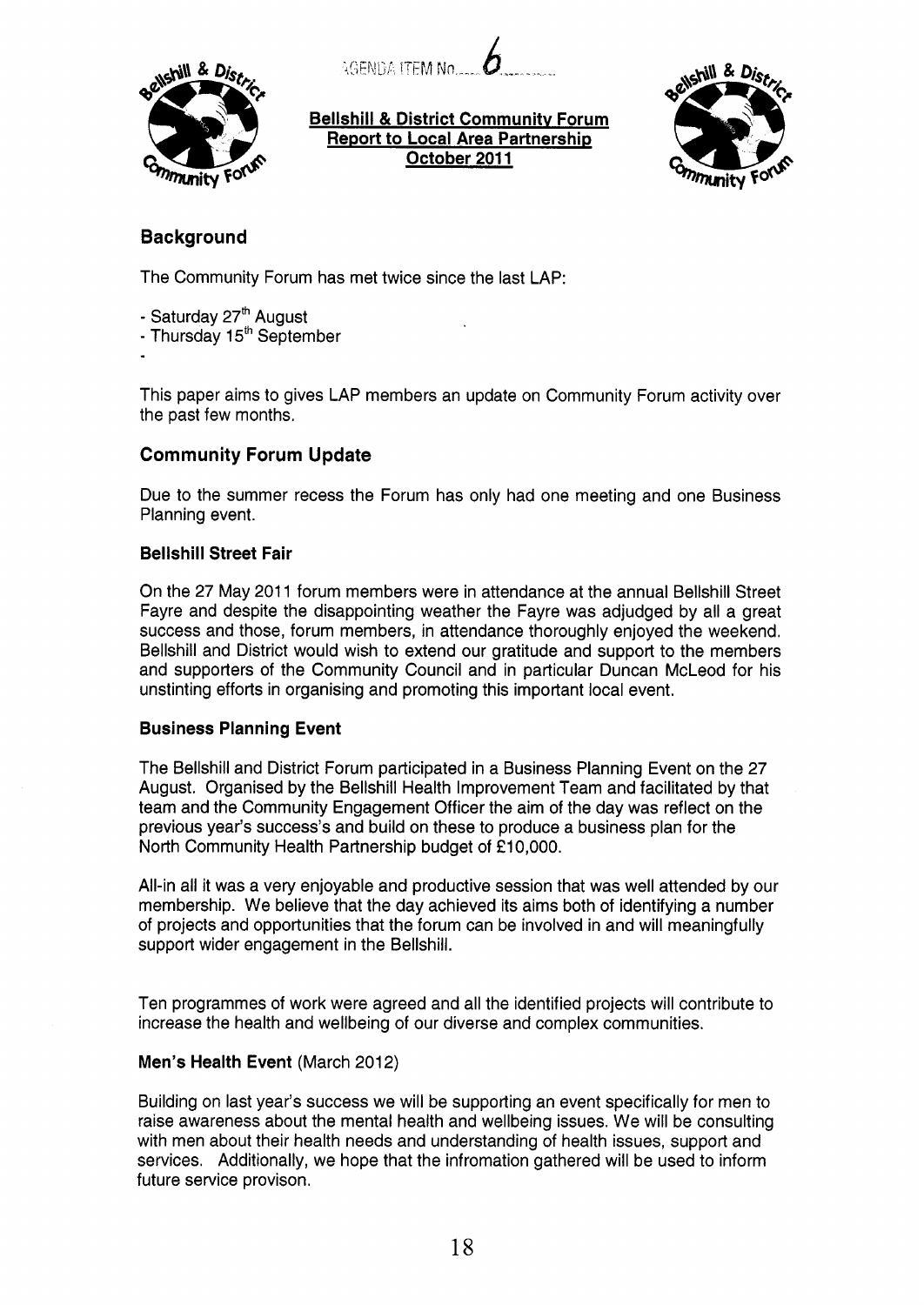### **International Women's Day (March 2012)**

Raise awareness of an identified women's theme. The female members of the Community Forum will again be encouraged to get involved in the planning. This will include learning about the theme for 2012, identifying & prioritising women's health issues, identifying local services to signpost to and experiencing the challenges of partnership working.

# **Calendar of Health Events**

This will be the Forums fourth annual health calendar supporting collaborative health events. The Calendar demonstrates a joined up planning approach with our partners avoiding duplication.

### **Carers Event (Feb 2012)**

Due to the success of 2 previous events the Forum have agreed to further support this as an annual event. Working in partnership with Princess Royal Trust Lanarkshire Carers, a local Carers Information day will be organised during Carer's week in Feb 2012. The aim is to raise awareness of support services with 14 organisations, both local and national, promoting their services for carers including finance/benefits, training, volunteering, respite care, employment, health etc

# **Blue Light Disco (BLD)**

The BLD delivers a range of targeted prevention programmes and diversionary activities for young people in conjunction with 12 partner agencies. There are 4 discos per year.

The discos provide a safe drug and alcohol free environment for young people to have fun. A wide range of partners are involved in the organisation Community Forum, Police, Health, NL Leisure, CLAD, Cardinal Newman pupils, Side Kicks, Fire and Rescue, Regeneration, Young Carers, Voluntary sector, Young Scot, Generation Youth and Coakley Buses. A range of benefits have been documented;

- **Reduction in Anti-Social Behaviour**   $\bullet$ Up to 50% reduction recorded by Police on the evenings the BLD takes place.
- **Increased Awareness of Lifestyle Issues** Targets smoking, alcohol and, mental wellbeing. All 4 discos this year averaged 300 young people. These numbers have grown from the 37 who attended the first disco.
- **Local Activities for young people** Identified gap in activities for 10 16 years. Provides fun interactive activities and health information.
- **Reduction in Territorialism** Addressing territorialism by providing free transport to bus young people in from different parts of Bellshill
- **Consultation with young people** Partners collate questions and issues raised by young people themselves and feedback to services working with young people
- Young People sit on planning group and organise music and input to event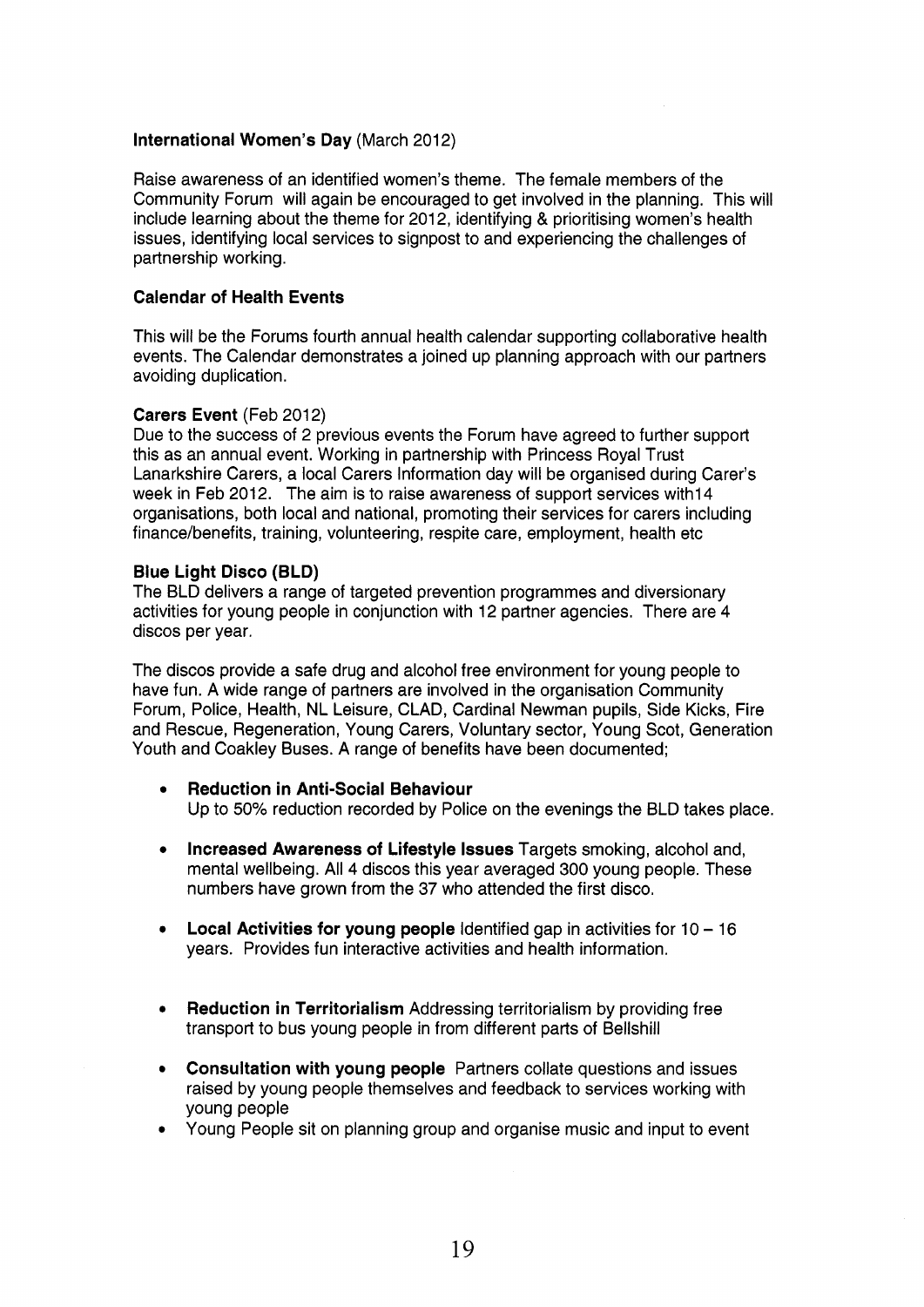# **Multi Faith Celebration (Dec 2012)**

The Multi-faith celebration will allow women of different backgrounds and religious beliefs to socialise learn about each other's faiths and enjoy the celebrations.

The event will be supported and funded by the Bellshill, Motherwell and Wishaw District Community Fora, and organised by the Bellshill Health Improvement Team and Humjolie in partnership with Princess Royal Trust Lanarkshire Carers Centre and Terrence Higgins Trust. The range of benefits includes the opportunity to;

### *0* **Promote diversity, tolerance and respect**

The celebration provides an environment where women can learn about each others culture and faith. Over 150 women & children attended Lanarkshirewide and more are expected at the next event.

#### **Building Trust and Cross Cultural Friendships**   $\bullet$

As a result of this and similar multi cultural events, 12 South Asian women went on to attend IWD event which, to date, had only been attended by white Scottish women. The South Asian women will be invited to the next IWD event and will be consulted about the theme.

### *0* **Consultation**

This will be the third multi-faith celebration and has grown out of feedback obtained at both the 2010 and 2011 event. The Celebration provides an opportunity to consult with South Asian women on health and wider issues.

#### **Film Project with 16+ Hubs**

Working with Community Learning & Development and 16+ Hubs to write, perform in and produce a short film on their chosen health topic. The focus will be on young people's own experiences around this health issue and will result in an educational DVD for other young people.

# **Improved Knowledge, Skills and Confidence**

Young people will gain valuable experience in the production of the DVD. Young people will be able to discuss issues that are important to them through the DVD. Young people will be more self aware in their role within the community. Improvement in skills such as problem solving, team working and practical skills. Improved confidence for the young people involved.

#### **Heart Health Programme with Young People (Oct 2011-Mar 2012)**

The aim of the programme is to increase knowledge and skills in heart health and stroke with young people.

The Bellshill & Mossend YMCA will deliver a 6-month drop-in programme on fitness and nutrition for 1 10 young people aged 1 1-1 8 years. The programme will highlight the relationship between diet, fitness and nutrition and physical health and wellbeing. Knowledge and skills will be gained through fun and interactive activities. The aim is to encourage young people to take better care of their physical health and wellbeing. This will be a pilot project.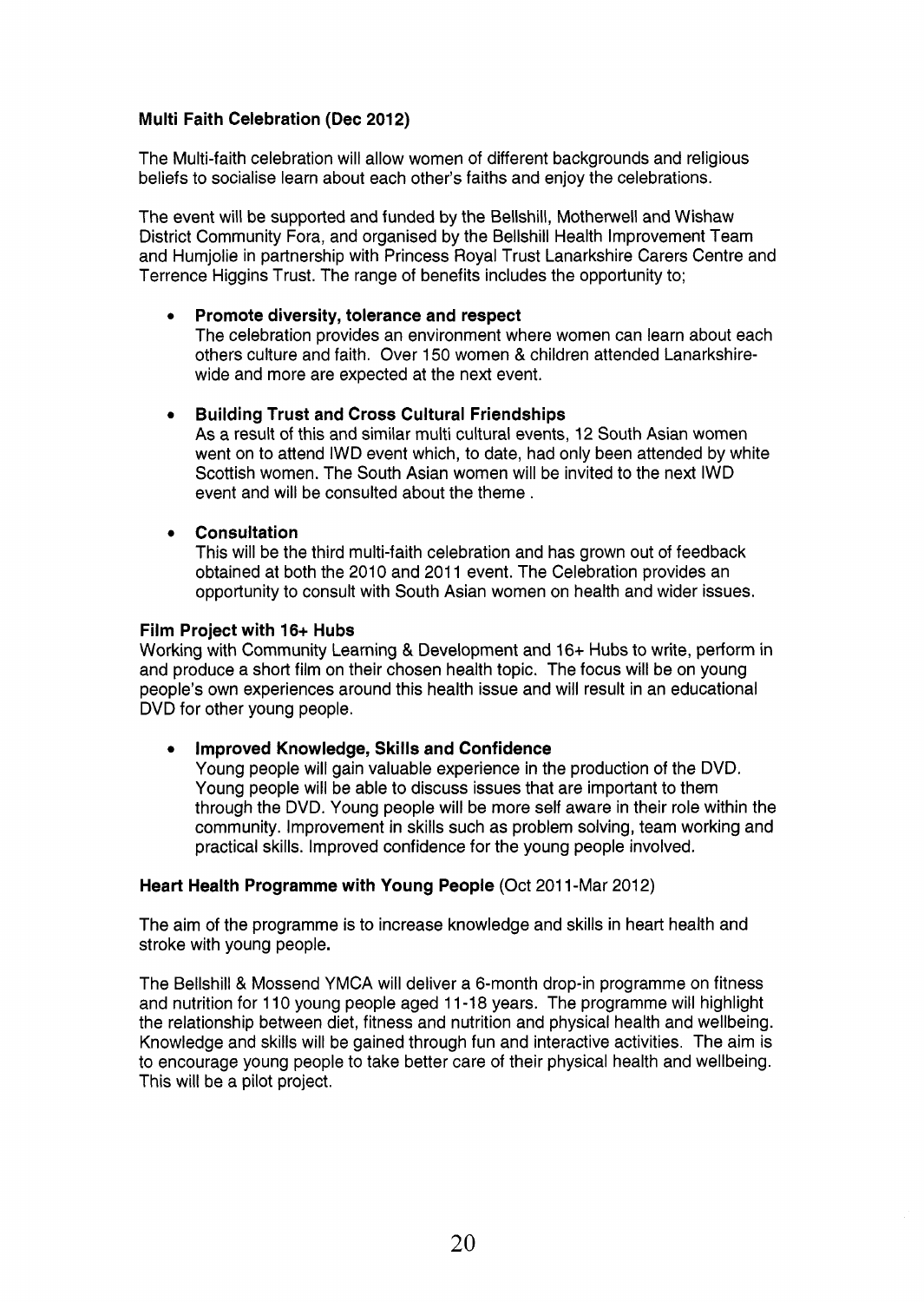# **Publicity and Marketing**

BDCF is currently not representative of its communities There is a need to recruit new members and communicate with the people of Bellshill about the important role of the Community Forum and to market examples of the good that work already been done. This will be addressed through the following;

- Produce an information leaflet
- *0* CF members to market the role of the BDCF at relevant partnership events throughout the year.
- Press Adverts
- STV Bellshill website
- Update the BDCF website

Benefits will include increased in membership Membership has recently fallen in numbers and as a result the BDCF is currently not representative of its communities. This year there will be a drive to recruit a wide range of new members

An increased understanding of the role of BDCF through leaflet, banner website and press advert we can communicate to local people they have an opportunity to influence local government by attending the BDCF.

Identifying local needs will be improved by increased participation of new members bringing their issues to the table. Also consultation at a range of funded events will identify local needs which will be fed back to the LAP and relevant partners and services.

# **The Viewpark Glen: A Community History Project**

The BDCF will fund a banner telling the story of the historical significance of the Viewpark Glen, part of the Douglas Estate. This is only one part of the ongoing work currently being carried out by the Viewpark Conservation Group This is an intergenerational project and the story will be shared within Viewpark schools and Bellshill libraries. Benefits include;

#### **Increased Community Knowledge and Pride**   $\bullet$

Sharing information about the historical significance of the Viewpark Glen and the recent conservation work will encourage local children and young people to take pride in this interesting and beautiful part of their community.

# *<sup>0</sup>***Reduction in Anti Social Behaviour**

By learning about and taking pride in the Glen local children and young people will be less likely to participate in vandalism and anti social behaviour within the Glen

# *<sup>0</sup>***Inter-generational Work**

This provides an opportunity for interactive learning and sharing knowledge and experiences across the generations, linking the past present and future conservation of the Glen.

*<sup>0</sup>***Increase Use** *of* **Glen Walking Paths** 

Raising awareness of the conservation work

addressing anti social behaviour